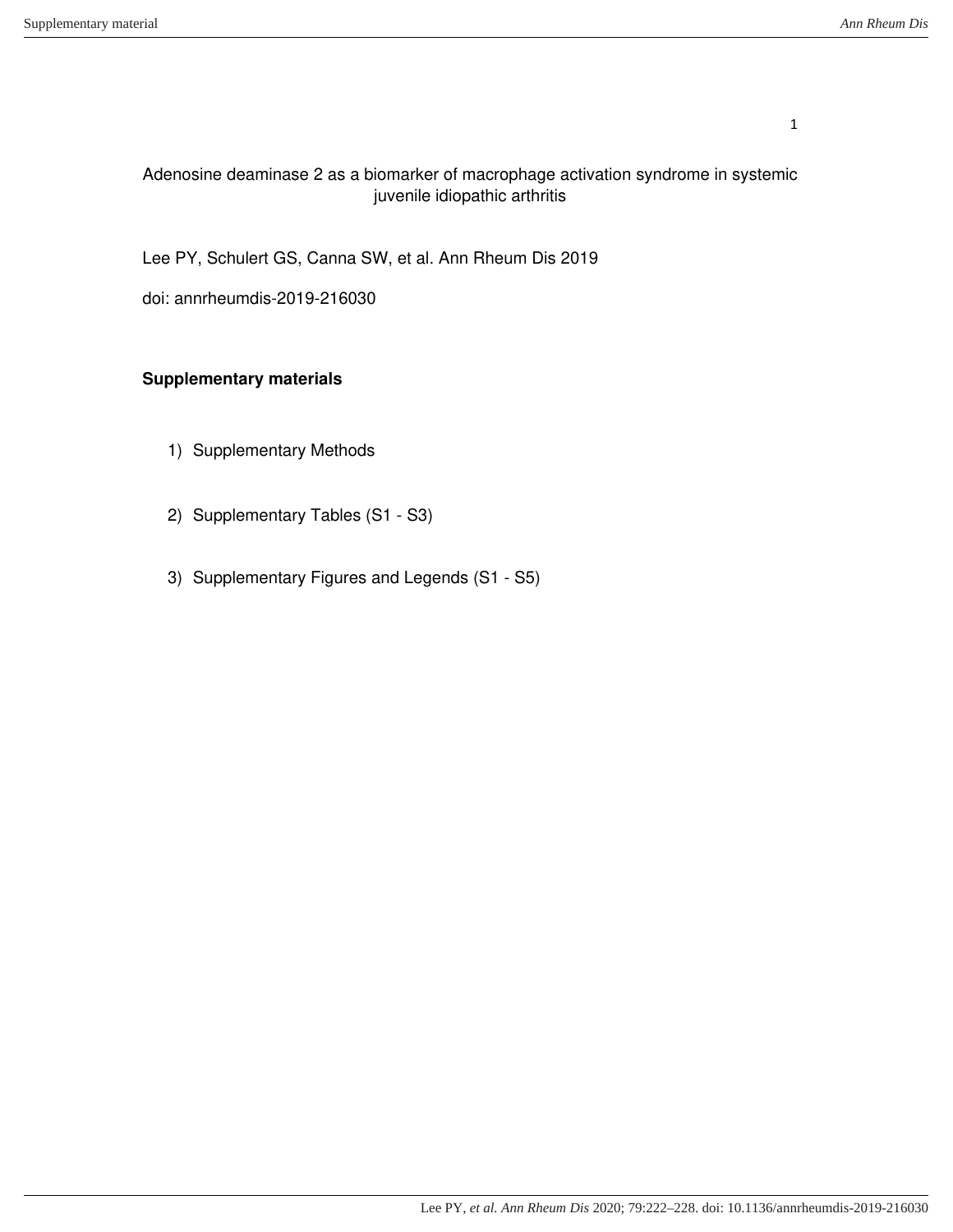#### **Supplementary Methods**

**Diagnostic criteria:** The following diagnostic criteria were utilized: 2017 American Heart Association Guidelines for KD [\[1\]](#page-4-0); 1997 American College of Rheumatology (ACR) revised criteria for SLE [\[2\]](#page-4-1), and 2004 International League of Associations for Rheumatology (ILAR) Classification Criteria for JIA [\[3\]](#page-4-2). The diagnosis of JDM was made clinically based on presence of a typical skin rash, symmetric muscle weakness, muscle enzyme elevation, and magnetic resonance imaging results compatible with diffuse muscle inflammation.

The medical record of each case was reviewed by a pediatric rheumatologist on the investigational team. Patients with sJIA were further stratified into inactive sJIA, active sJIA without MAS, or active sJIA with MAS. Disease activity and MAS status were determined based on medical record and also analyzed using the 2016 ACR/EULAR MAS Classification Criteria for MAS complicating sJIA [\[4\]](#page-4-3). While all patients with a clinical diagnosis of MAS displayed ferritin levels > 684 ng/mL, 4 patients did not meet the minor criteria and 4 patients met one minor criterion (either elevated AST or low platelets), but did not fulfil the full criteria due to the lack of fibrinogen and/or triglycerides measurements at the time of sample collection.

**Quantification of ADA2 activity:** ADA2 activity was measured in human plasma, serum, or cell culture supernatant by a spectrophotometric assay which quantifies the adenosine-dependent generation of ammonia in the presence of EHNA, a selective inhibitor of ADA1 [\[5-7\]](#page-4-4). The final concentrations of adenosine and EHNA were adjusted to 12 mM (saturating for ADA2) and 0.1 mM, respectively. The modified spectrophotometric ADA2 assay was then fully validated (i.e., for linearity, range, precision, accuracy, specificity, robustness, and ruggedness), and results were shown to agree closely with ADA2 activity measured with an independent HPLC-based assay that directly quantifies the conversion of adenosine to inosine (MS Hershfield, NJ Ganson, SJ Kelly, unpublished). This assay has been used in the Clinical Laboratory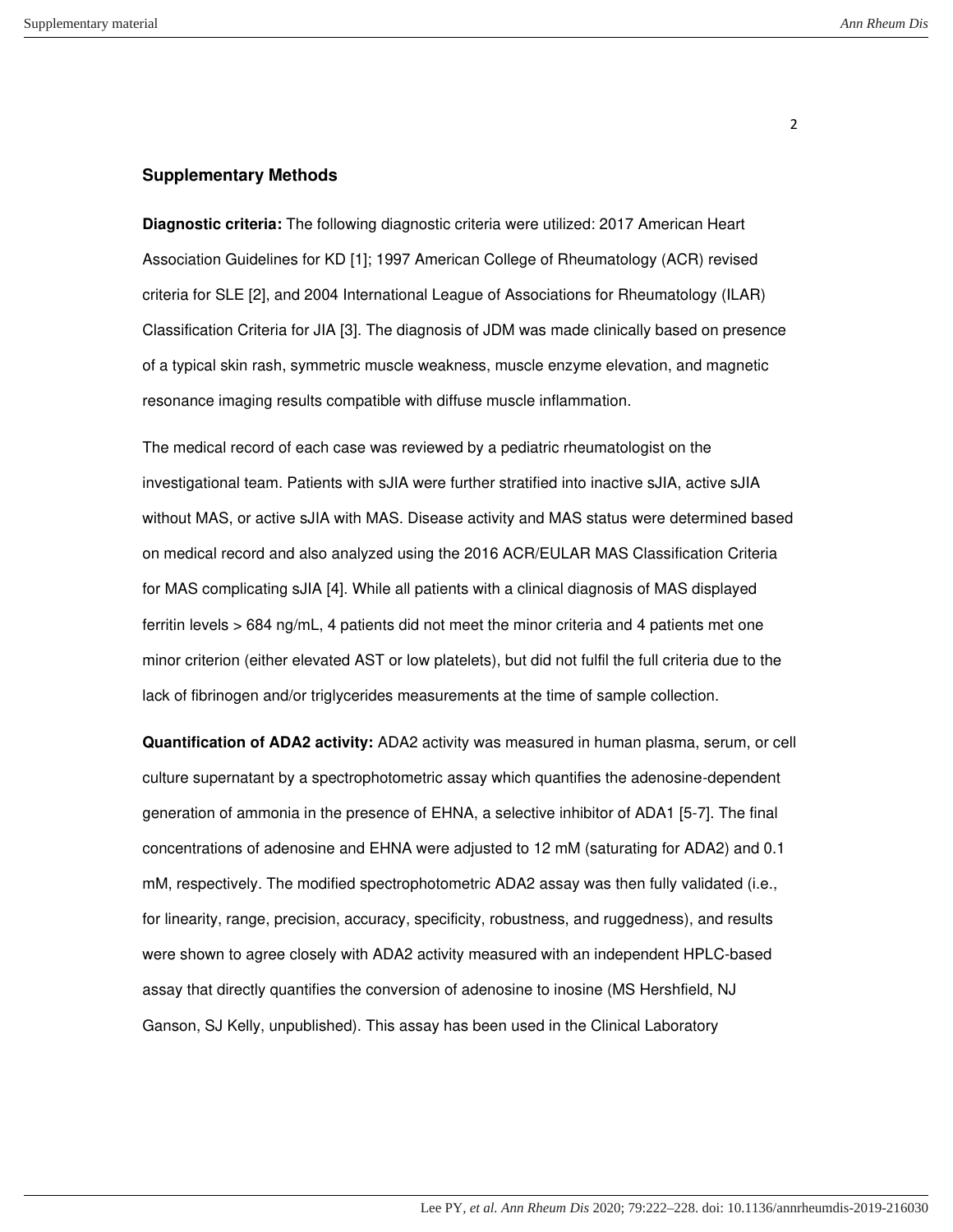Improvement Amendments (CLIA)-certified laboratory of one of the coauthors (MSH) to test more than 1000 individuals for DADA2.

**In vitro stimulation:** PBMC from 4 healthy donors were isolated using Ficoll centrifugation. Cells were cultured in complete RPMI with 10% fetal bovine serum and penicillin-streptomycin (Thermo Fisher, Waltham, MA). PBMC (1 x 10<sup>5</sup> / well in 96 well plate) were stimulated with selected inflammatory cytokines (Peprotech, Rocky Hill, NJ) or TLR ligands (Invivogen, San Diego, CA). The supernatant was collected after 5 days to determine ADA2 activity. Cytokines used in this study included: IL-1β (20 ng/ml), IL-4 (20 ng/ml), IL-6 (50 ng/ml), IL-10 (20 ng/ml), IL-12 (20 ng/ml), IL-17 (20 ng/ml), IL-18 (20 ng/ml), IFN-α (10<sup>3</sup> U/mL), IFN-γ (10<sup>3</sup> U/mL), TGF-β (20 ng/ml), PAMC3SK4 (10 µg/mL), LPS (100 ng/mL), and R848 (100 ng/mL). Monocyte depletion was performed using the anti-CD14 magnetic beads and monocyte enrichment was performed using a Human Monocyte Isolation Kit (all from Miltenyi Biotec, Cambridge, MA) according to manufacturer's instructions.

**Cytokine measurement**: Ferritin, IL-18, and CXCL9 were quantified using enzyme-linked immunosorbent assays (ELISA) following manufacturer's instructions. Human ferritin ELISA was obtained from Crystal Chem (Elk Grove Village, IL) while human IL-18 and CXCL9 ELISA kits were purchased from R&D Systems (Minneapolis, MN). IL-10 and total TGF-β were measured in a subset of patients with active sJIA with or without MAS using a custom Legendplex beadbased immunoassay (Biolegend, San Diego, CA). All assays were performed following the instructions provided by the manufacturer.

**Flow cytometry:** PBMC isolated by Ficoll centrifugation were fixed in 4% paraformaldehyde for 10 minutes, washed in PBS, and resuspended in permeabilization buffer (Ebioscience, San Diego, CA). Cells were washed with PBS with 2% FBS and stained with an optimized amount of rat anti-human/mouse CD11b, and monoclonal mouse anti-ADA2 (clone 3D11, Sigma) or isotype control. After washing, cells were resuspended and acquired using a Becton-Dickinson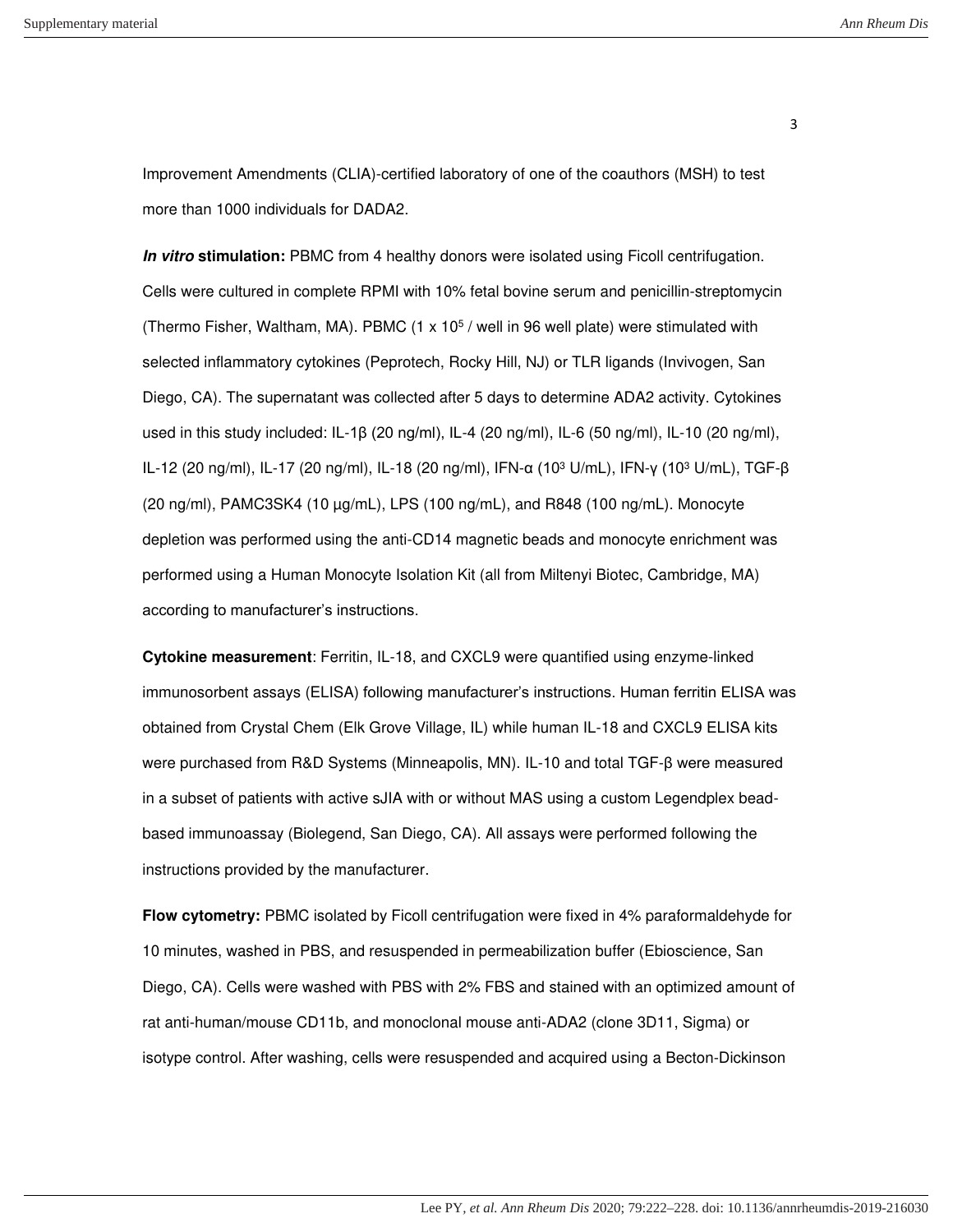FACS Canto II flow cytometer and analyzed with FCS Express 5 software (De Novo Software, Glendale, CA). Live cells were identified by size and singlets were gated for analysis, monocytes and lymphocytes were separated by forward scatter and CD14 staining.

**Confocal microscopy:** Bone marrow cells from a patient with MAS were fixed using 4% paraformaldehyde for 15 minutes followed by permeabilization using PBS with 0.2% saponin and 1% bovine serum albumin (BSA) for 30 minutes. After washing with PBS with 1% BSA and blocking in PBS with 5% rabbit or mouse serum, cells were incubated with polyclonal rabbit anti-ADA2 (clone N2C3, Genetex, Irvine, CA), monoclonal mouse anti-ADA2 (3D1), or corresponding isotype antibodies overnight. Cells were washed and incubated with fluorophoreconjugated secondary antibodies to rabbit or mouse for 1 hour. After washing with PBS with BSA, cells were stained with mouse anti-human CD68 and Hoechst 33342 before final washes and cytospun onto slides for mounting with FluorMount G (Thermo Fisher). Images were acquired using a Zeiss Axio Observer Z1 Inverted Microscope with Zeiss LSM 800 with Airyscan confocal system (Zeiss, Oberkochen, Germany).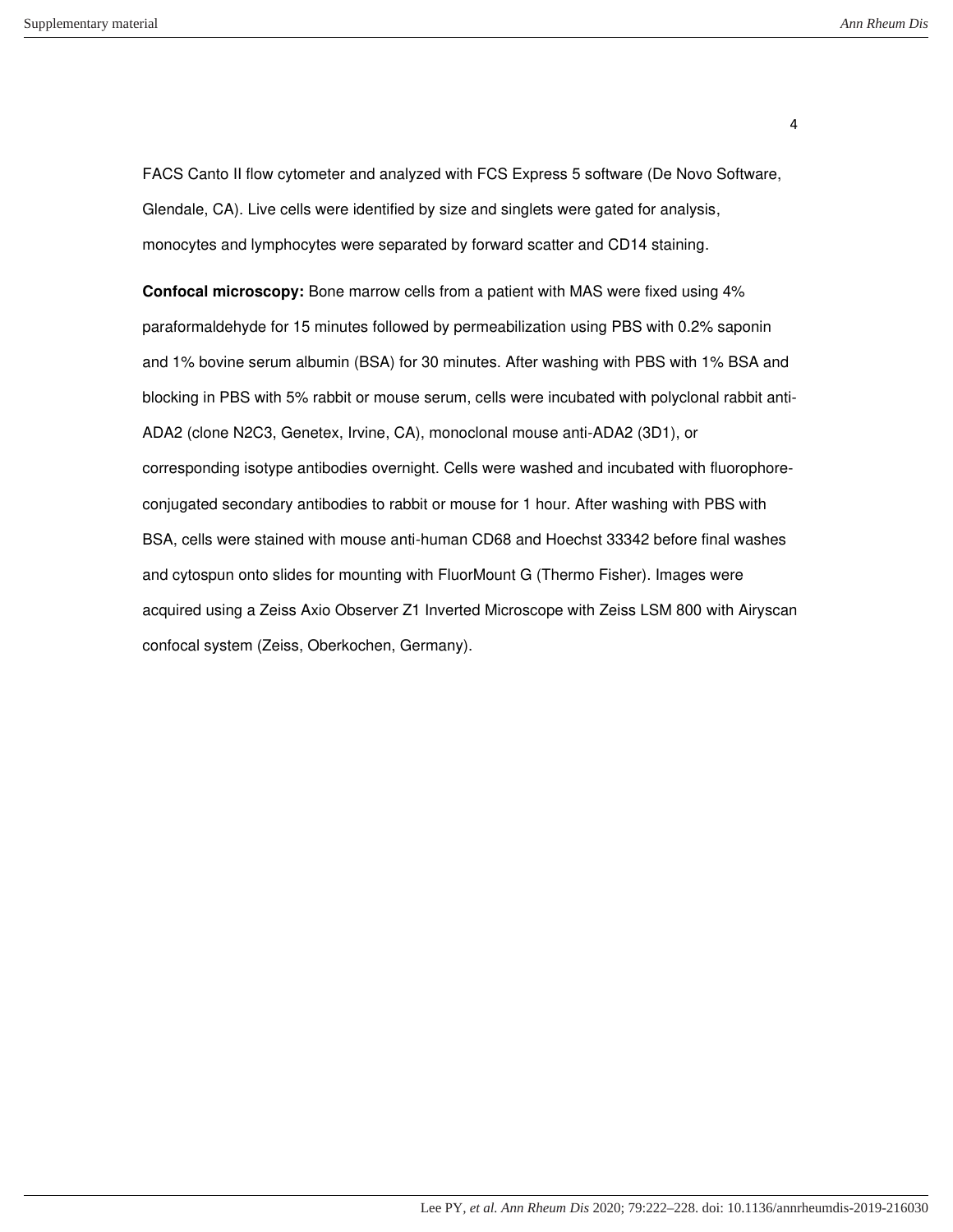#### <span id="page-4-0"></span>**References**

1. McCrindle BW, Rowley AH, Newburger JW, Burns JC, Bolger AF, Gewitz M, et al. Diagnosis, Treatment, and Long-Term Management of Kawasaki Disease: A Scientific Statement for Health Professionals From the American Heart Association. Circulation. 2017 Apr 25; 135(17):e927-e999.

<span id="page-4-2"></span><span id="page-4-1"></span>2. Hochberg MC. Updating the American College of Rheumatology revised criteria for the classification of systemic lupus erythematosus. Arthritis and rheumatism. 1997 Sep; 40(9):1725.

3. Petty RE, Southwood TR, Manners P, Baum J, Glass DN, Goldenberg J, et al. International League of Associations for Rheumatology classification of juvenile idiopathic arthritis: second revision, Edmonton, 2001. The Journal of rheumatology. 2004 Feb; 31(2):390-392.

<span id="page-4-3"></span>4. Ravelli A, Minoia F, Davi S, Horne A, Bovis F, Pistorio A, et al. 2016 Classification Criteria for Macrophage Activation Syndrome Complicating Systemic Juvenile Idiopathic Arthritis: A European League Against Rheumatism/American College of Rheumatology/Paediatric Rheumatology International Trials Organisation Collaborative Initiative. Arthritis Rheumatol. 2016 Mar; 68(3):566-576.

<span id="page-4-4"></span>5. Lee PY, Huang Y, Zhou Q, Schnappauf O, Hershfield MS, Li Y, et al. Disrupted N-linked glycosylation as a disease mechanism in deficiency of ADA2. The Journal of allergy and clinical immunology. 2018 Oct; 142(4):1363-1365 e1368.

6. Muraoka T, Katsuramaki T, Shiraishi H, Yokoyama MM. Automated enzymatic measurement of adenosine deaminase isoenzyme activities in serum. Analytical biochemistry. 1990 Jun; 187(2):268-272.

7. Slaats EH, Asberg EG, van Keimpema AR, Kruijswijk H. A continuous method for the estimation of adenosine deaminase catalytic concentration in pleural effusions with a Hitachi 705 discrete analyser. Journal of clinical chemistry and clinical biochemistry Zeitschrift fur klinische Chemie und klinische Biochemie. 1985 Oct; 23(10):677-682.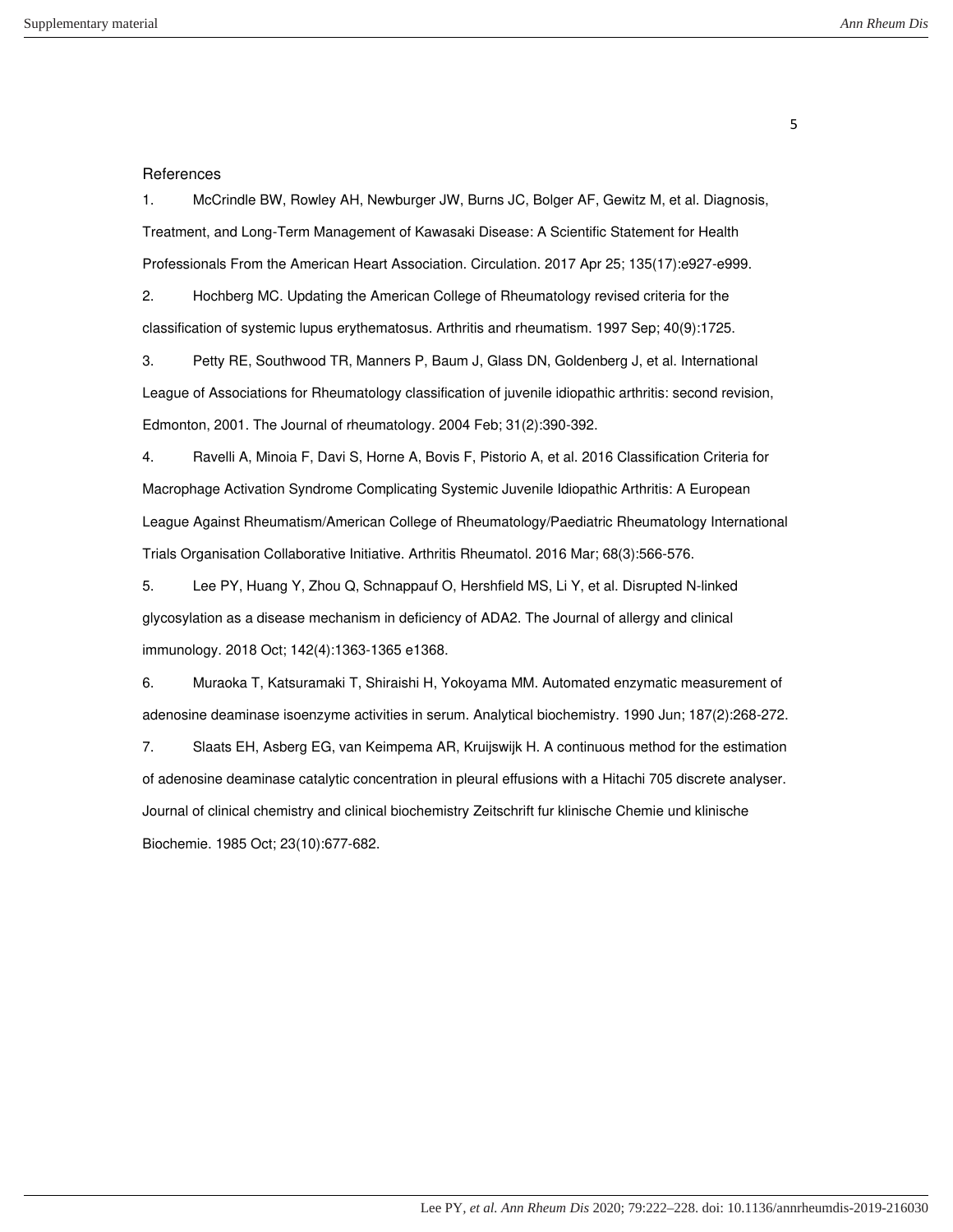**Supplementary Table S1.** Demographics of healthy controls and patients.

|                                                     | n   | Age (yr)       | % Female | <b>Active disease</b> |
|-----------------------------------------------------|-----|----------------|----------|-----------------------|
| Healthy Controls (Children)                         | 174 | $8.3 \pm 5.0$  | 48%      | n/a                   |
| Healthy Controls (Adults)                           | 150 | $32.1 \pm 8.1$ | 50%      | n/a                   |
| Kawasaki disease                                    | 25  | $2.9 \pm 1.9$  | 40%      | 100%                  |
| Systemic lupus erythematosus                        | 14  | $13.1 \pm 4.2$ | 79%      | 79%                   |
| Juvenile dermatomyositis                            | 13  | $10.7 \pm 6.0$ | 62%      | 77%                   |
| Juvenile idiopathic arthritis                       | 121 | $11.4 \pm 6.2$ | 53%      | 72%                   |
| oligoarticular JIA or polyarticular JIA             | 19  | $13.9 \pm 5.1$ | 65%      | 88%                   |
| psoriatic arthritis or enthesitis-related arthritis | 14  | $11.9 \pm 3.8$ | 50%      | 100%                  |
| systemic juvenile idiopathic arthritis              | 88  | $10.6 \pm 6.7$ | 57%      | 65%                   |
| sJIA - inactive disease                             | 31  | $11.1 \pm 7.5$ | 56%      | $0\%$                 |
| sJIA - active disease, without MAS                  | 34  | $10.9 \pm 6.0$ | 53%      | 100%                  |
| sJIA - active disease, with MAS                     | 23  | $8.6 \pm 7.2$  | 65%      | 100%                  |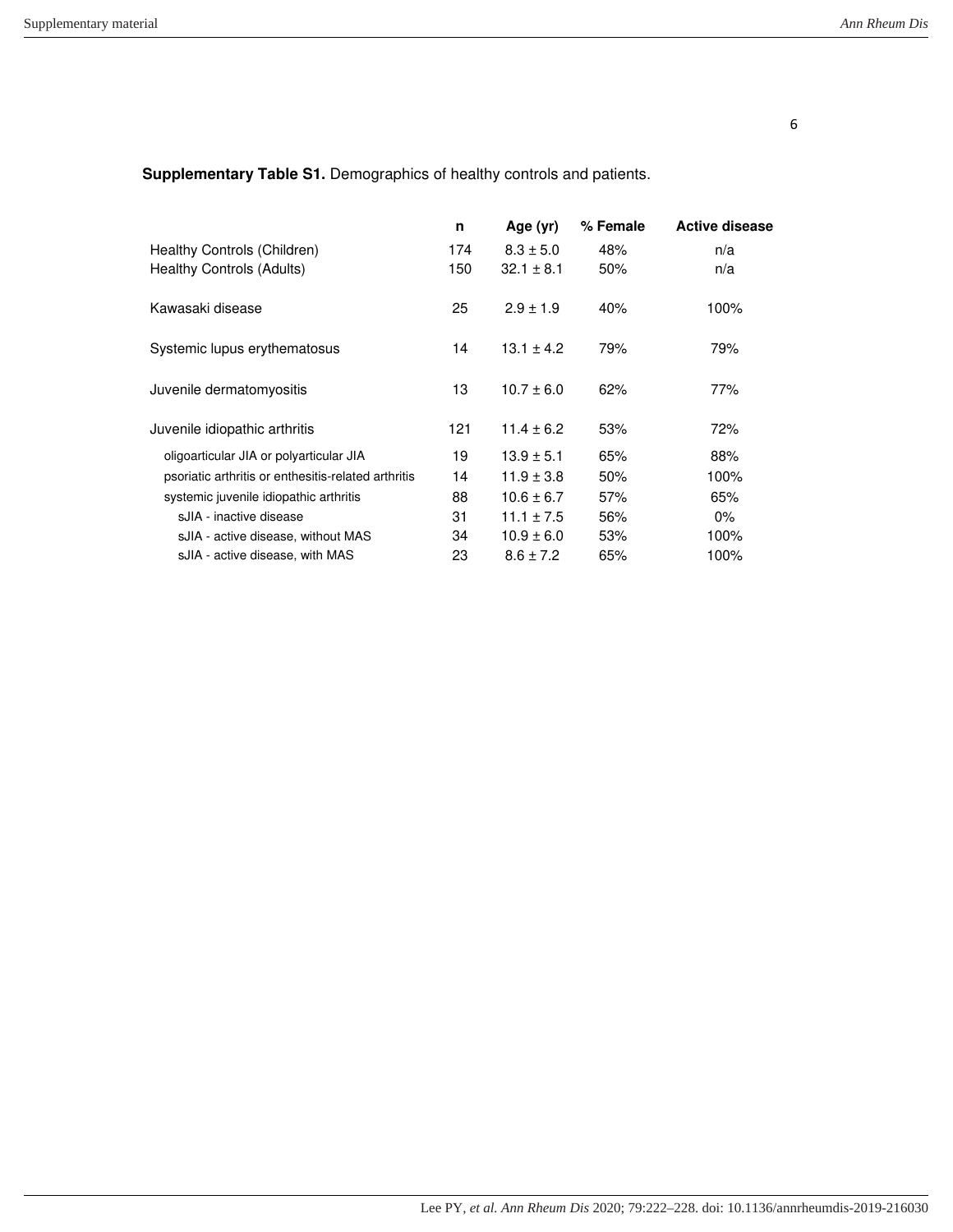|                   | Optimal<br>Cut-off | Youden's<br>index | <b>Sensitivity</b> | 95%CI          | <b>Specificity</b> | 95%CI         | Likelihood<br>ratio |
|-------------------|--------------------|-------------------|--------------------|----------------|--------------------|---------------|---------------------|
| ADA <sub>2</sub>  | 25.7 U/L           | 0.8589            | 91.3               | $72.0 - 98.9$  | 94.6               | $81.8 - 99.3$ | 16.9                |
| Ferritin          | $731$ ng/mL        | 0.8824            | 100.0              | $88.2 - 100.0$ | 88.2               | $72.6 - 96.7$ | 8.5                 |
| $IL-18$           | 68,363 ng/ml       | 0.8532            | 95.0               | $75.1 - 99.9$  | 90.3               | $72.4 - 98.0$ | 9.8                 |
| CXCL <sub>9</sub> | $203$ ng/mL        | 0.6742            | 90.0               | $68.3 - 98.7$  | 77.4               | $58.9 - 90.4$ | 4.0                 |

# **Supplementary Table S2.** Utility of MAS biomarkers based on the optimal cut-off value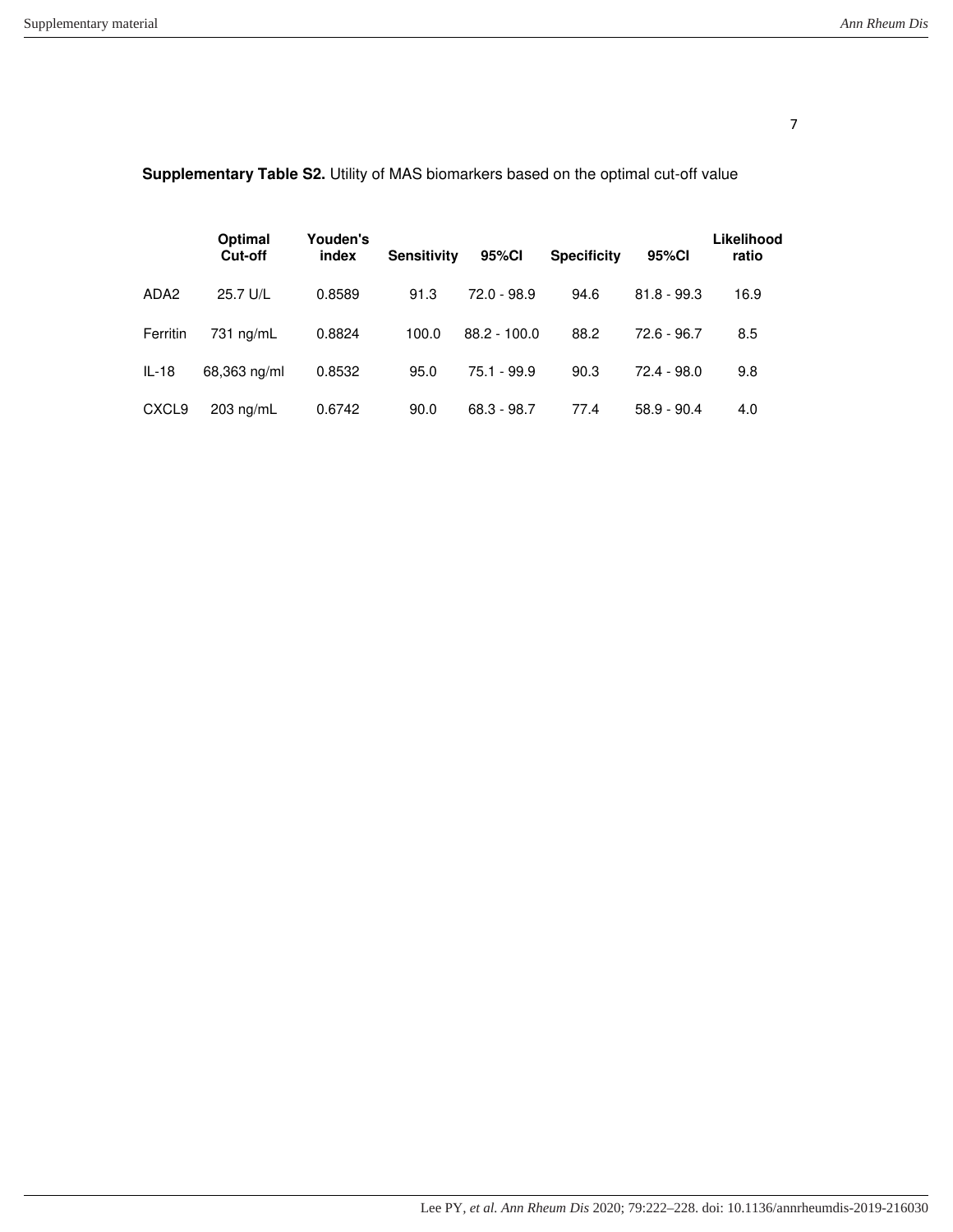|                   | <b>Upper limit of</b><br>normal | <b>Sensitivity</b> | 95%CI          | <b>Specificity</b> | 95%Cl         | Likelihood ratio |
|-------------------|---------------------------------|--------------------|----------------|--------------------|---------------|------------------|
| Ferritin          | $120 \text{ ng/mL}$             | 100.0              | $85.2 - 100.0$ | 50.0               | $32.4 - 67.7$ | 2.0              |
| $IL-18$           | 580 ng/ml                       | 100.0              | $83.2 - 100.0$ | 19.4               | $7.5 - 37.5$  | 1.2              |
| ADA <sub>2</sub>  | 27.8 U/L                        | 87.1               | $66.4 - 97.2$  | 94.6               | $81.8 - 99.3$ | 16.1             |
| CXCL <sub>9</sub> | 121 $nq/mL$                     | 95.0               | 75.1 - 99.9    | 64.5               | $45.4 - 80.8$ | 2.7              |

# **Supplementary Table S3.** Utility of MAS biomarkers using the upper limit of normal as cut-off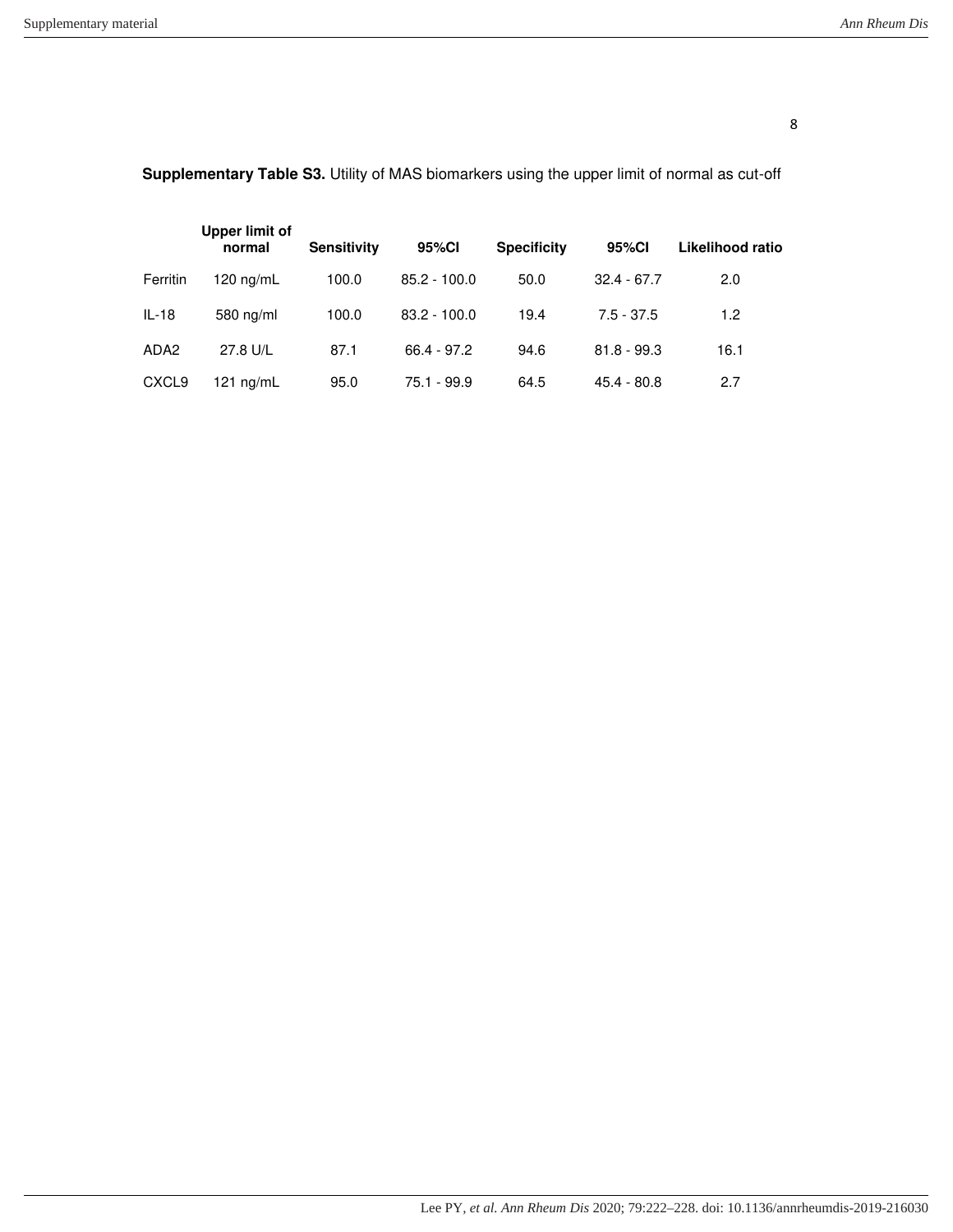#### **Supplementary Figure S1**



Figure S1. Establishing the normal range of peripheral blood ADA2 activity in healthy pediatric controls. A) Comparison of ADA2 levels in serum and plasma with different anticoagulants from healthy donors ( $n = 2$  per condition; normalized to serum activity). B) Comparison of ADA2 levels in healthy controls ( $n = 20$ ), patients with DADA2 ( $n = 5$ ) and heterozygous carriers ( $n =$ 7). C) Distribution of plasma ADA2 activity in healthy children ( $n = 174$ ). The upper limit of normal is defined as the 98th percentile. D) Comparison of ADA2 activity in healthy male ( $n =$ 91) vs. female children ( $n = 83$ ). Median and interquartile range are displayed in scatter dot plots.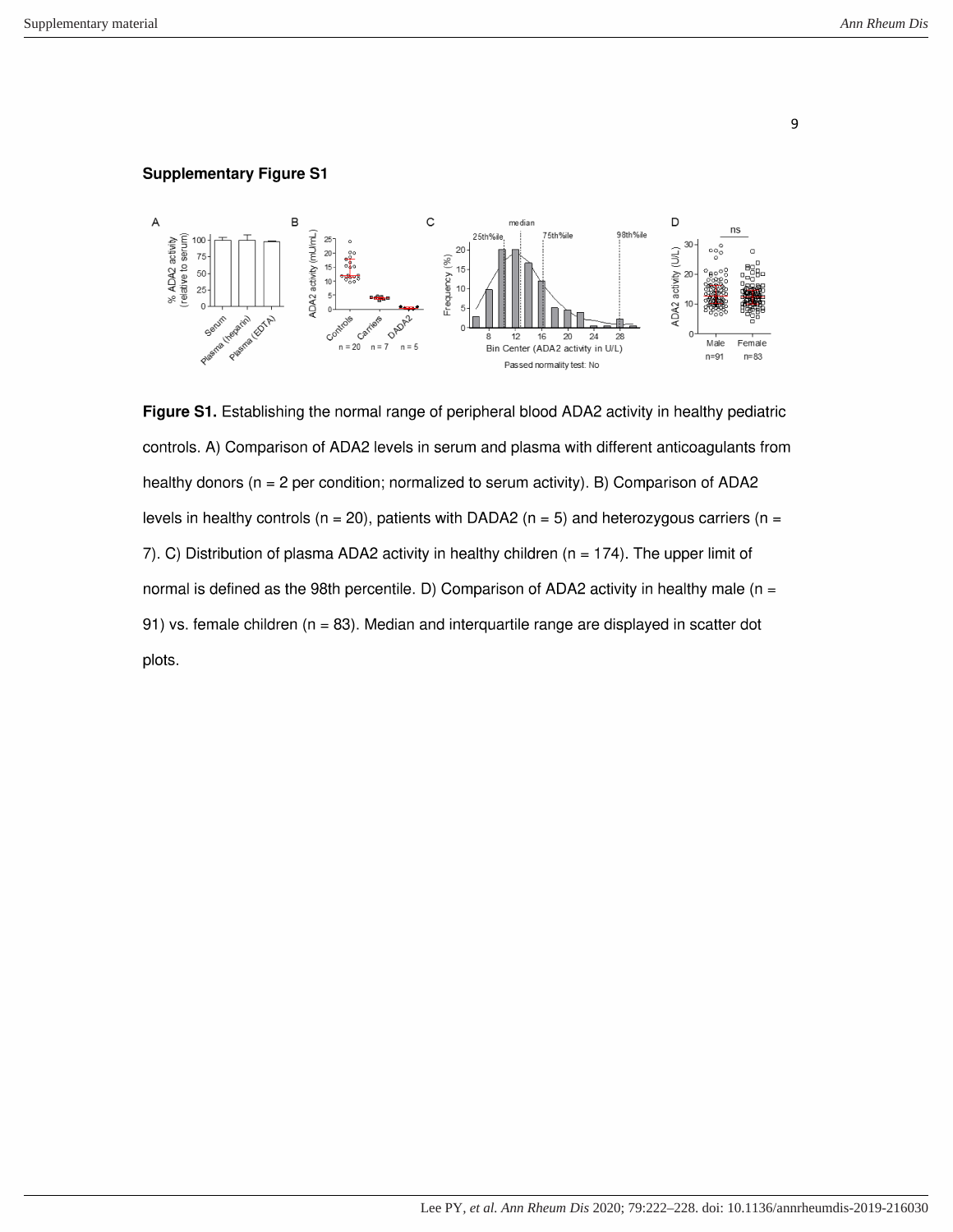### **Supplementary Figure S2**



**Figure S2.** ADA isoenzyme levels do not correlate with markers of inflammation or disease activity. A) Comparison of ADA2 with WBC, ESR and C-reactive levels in patients with Kawasaki disease ( $n = 25$ ). B) Comparison of ADA isoenzyme levels with ESR, complement C3 and C4 in patients with  $pSLE$  (n = 13). C) Comparison of ADA isoenzymes levels with aldolase and LDH in children with dermatomyositis ( $n = 12$ ).  $p > 0.05$  for all comparisons in panels A, B and C.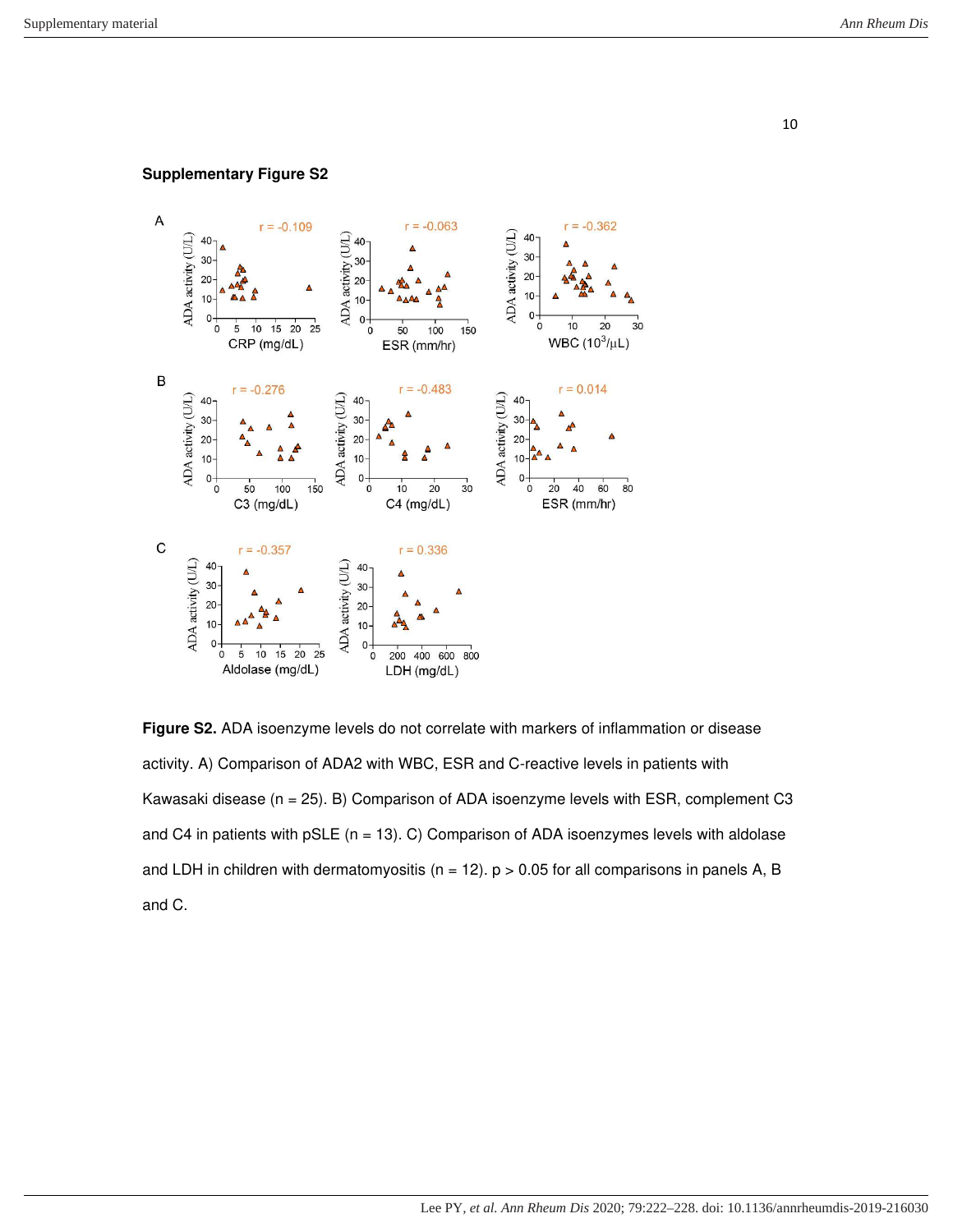#### **Supplementary Figure S3**



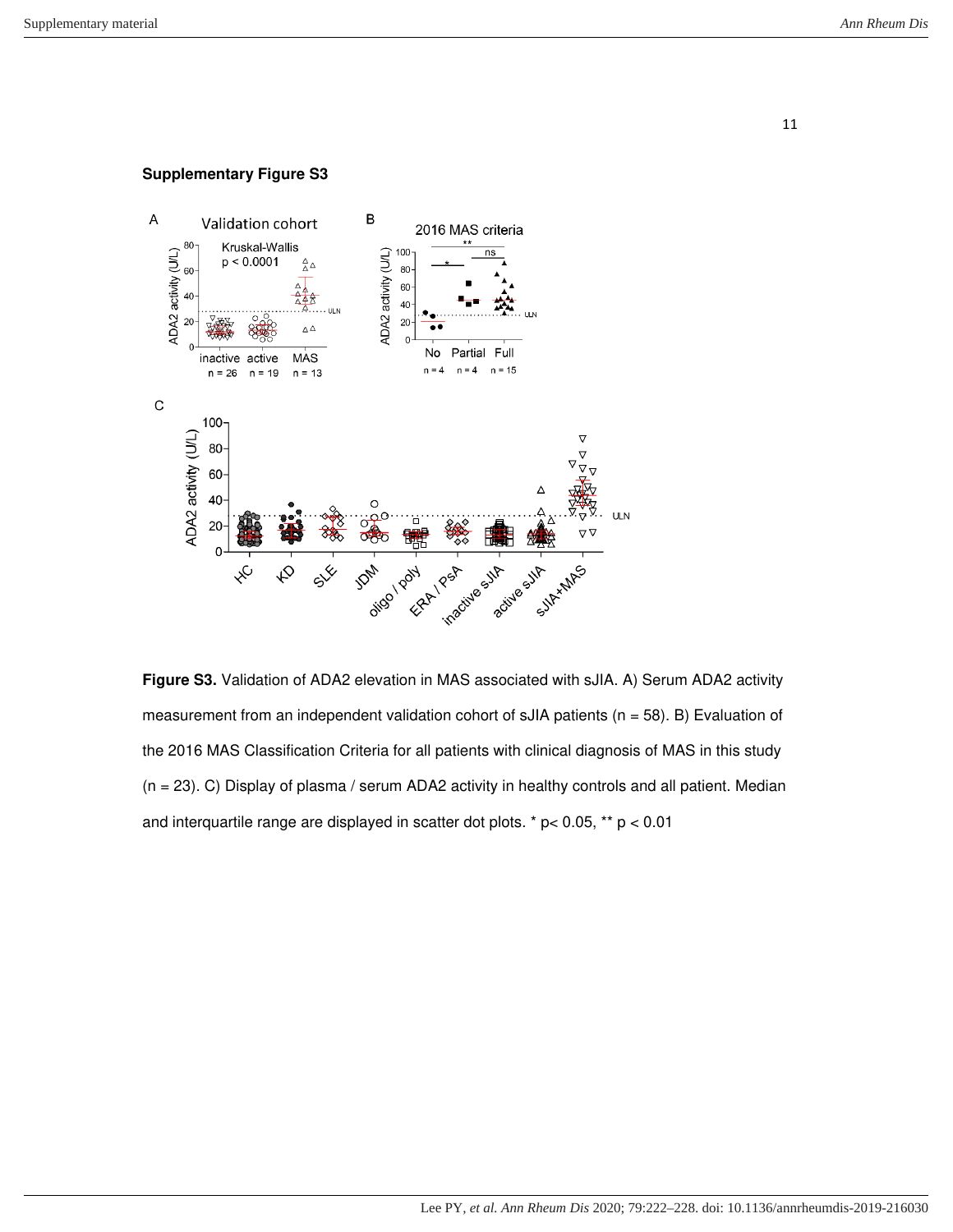**Supplementary Figure S4**



**Figure S4.** Comparison of ADA2 and other biomarkers. Correlations of ADA2 with A) AST, B) ESR and C) CRP. D) Comparison of ferritin : ESR ratio in sJIA patients. E) Correlation between ADA2 and ferritin:ESR ratio in sJIA patients. F) ROC curve of ADA2 and ferritin:ESR ratio in distinguishing MAS from active sJIA. G) Comparison of ADA2 activity levels in MAS patients grouped by the usage of biologic therapy. IL-1 blockade: anakinra or canakinumab; IL-6 blockade: tocilizumab. For panels A, B, C and E, all sJIA patients (inactive, active and MAS groups) were included for calculation of Spearman's rank correlation coefficient.

12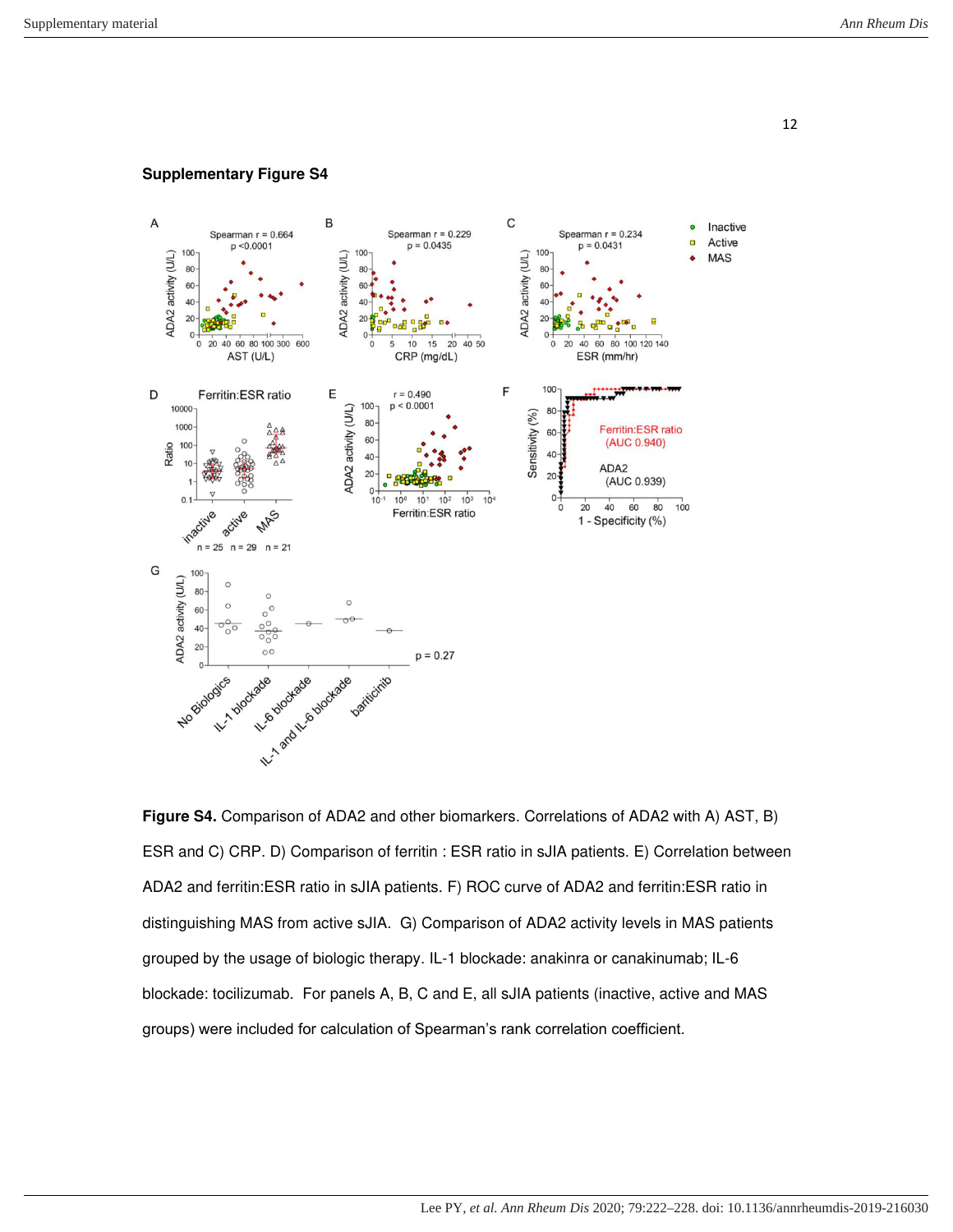

**Supplementary Figure S5**

**Figure S5.** Mechanism and source of ADA2 production in MAS. A) ADA2 activity in the supernatant of healthy donor PBMC stimulated with IL-18, IFN- $\gamma$ , or IL-18 + IFN- $\gamma$  combined. B) Plasma IL-10 and TGF-β levels in active sJIA patients with (n =13) or without MAS (n= 9) determined using a multiplex assay. C) Correlations between IL-10, TGF-β and ADA2 activity levels in patients with MAS  $(n = 13)$ . D) ADA2 activity in the supernatant of MCSF-induced monocyte-derived macrophages primed with M1 (LPS + IFN- $\gamma$ ) or M2 stimulus (IL-4) for 3 days. Data represent duplicates from three healthy donors. D) ADA2 activity in the supernatant of monocyte-enriched PBMC and monocyte-depleted PBMC following cytokine stimulation for 5 days. Dots represent results from 3 healthy donors per condition in panels B and C.

13